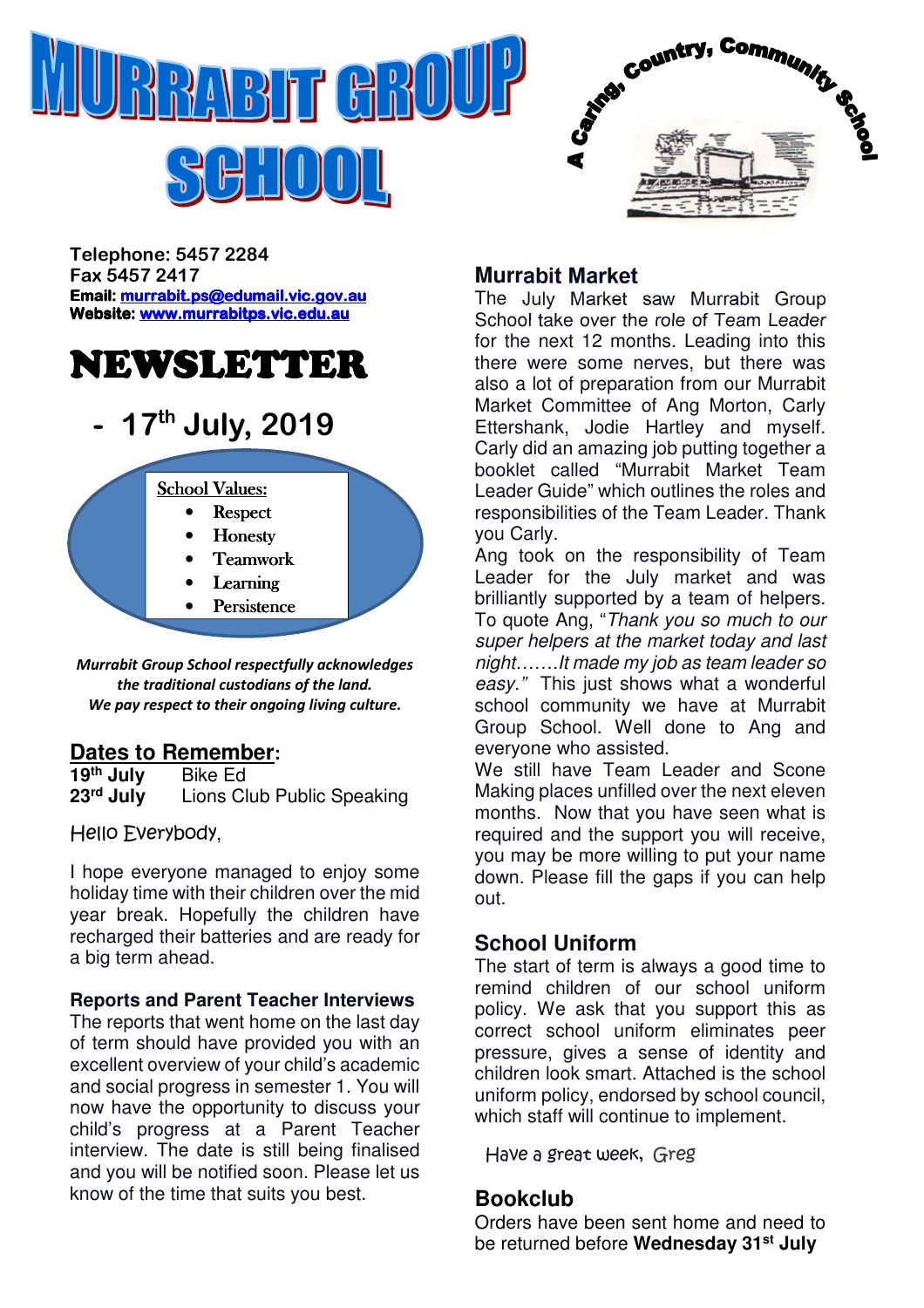## **Students of the Week:**



 **Cooper West –** for working hard to improve his writing



 **Xavier Murray & Dustie Thomson**  - for their terrific tee-ball effort at the Mallee Division and great sportsmanship



**Belle Morton, Jack Keath, Emmity Hartley**  – for excelling in the Lions Public Speaking Competition

#### **Italian**



**Jorja Danson** – for great participation in stories, plays and

online games **Jed McDonald** - for being an an amazing Italian troll! **Jack Keath** - for writing and translating Italian sentences **Will Ettershank** - for reading The Farm in



**Music** 



**Xavier Murray** - for great cooperation, singing, and guitar playing,

**Cooper West** - for great singing dancing and playing and for having lovely manners **Angus McDonald** -

for great progress on



the drum kit - using different patterns for chorus and verse and evaluating which suits the song best

Angie Jones

#### **Parents & Friends**

Parents and Friends events for term 3 include support for the Athletics Day, Fathers Day Stall and Fathers Night. Dates for these events will be sent home soon.

Regards, Sara and Michelle

#### **Market Morning Teas**



Those families on duty for the Market to be held on **3 rd August** are**:- Danson, Edgley, Morton and Shae** 

Team Leader**: Please let us know if you are able to take on this role for this market.**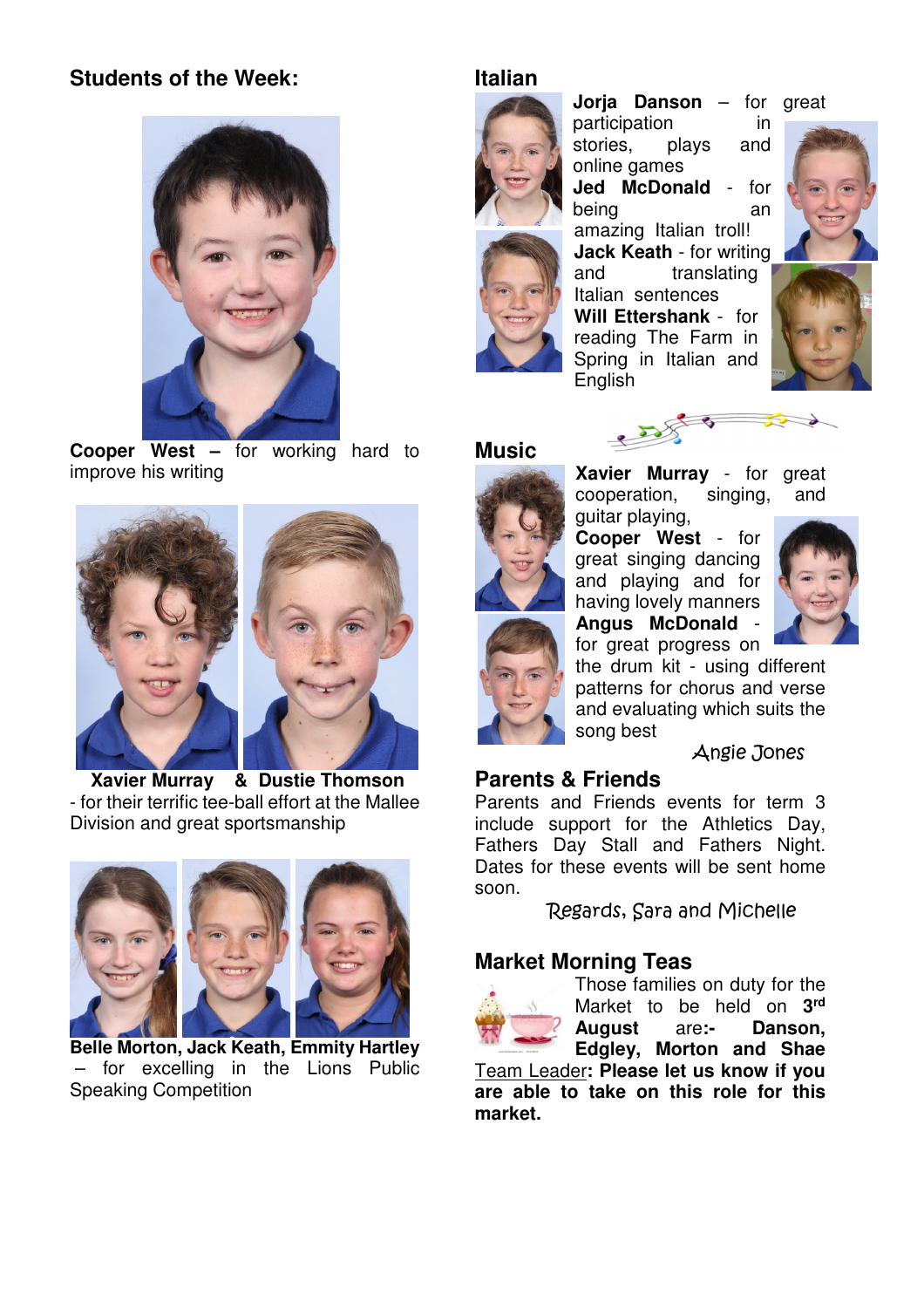## **Sue's News**

Welcome back and we are looking forward to an action packed Term 3 filled with lots of learning both inside and outside the classroom.

Our last day of term was a relaxing one and the children enjoyed playing board games and watching the movie 'Charlie and the Chocolate Factory.' We are looking forward to viewing the live stage production in Melbourne in Term 4. Thank you to Nateisha and Sophie who helped the teacher slaves. The sausage rolls were scrumptious…master chefs here we come! Thank you once again to our super Parent's and Friends for sponsoring our day. Special thanks to Sophie for being her mum's slave on the last day in our big clean-up.

Don't forget that Bike Education begins on Friday (19th) at 2.15pm. Bikes must be roadworthy if they are brought from home.

#### **Thanks Sue**

#### **UNIFORM POLICY:**

Uniform is compulsory. Sunsmart hats are also a compulsory part of the uniform. Parents and Friends Club donate a hat to each new student. If this hat is lost or damaged they are available for purchase from the office. This hat remains at school unless being washed at home. A supply of uniforms is available at the school and can be purchased on a Monday or Wednesday from the office. A quantity of second hand uniforms are also available for a \$2.00 donation per item.

**Summer**- Royal blue / white check dress, royal blue polo shirt, royal blue or grey shorts /skorts.

**Winter**- Royal blue polo shirt, royal blue windcheater or zip jacket, royal blue vest, royal blue track-pants or grey trousers.

Footwear must be suitable and safe for school activities. Footwear which is backless, open-toed or open-sided is not acceptable.

Beanies (except before school on cold days) and peak caps are also not to be worn at school. School Beanies are acceptable and available for purchase along with other items of uniform.

**Please ensure everything is named.** 

### **Curators**

**July –** 1 st Half **– Maher** 



- 2 nd Half - **Murray August** – 1st Half – **Thomson** - 2nd Half - **Keath**

# **Motov8ing Boys** Swan Hill 26th July

 **Develop the social and emotional intelligence of your boys and help them become self motivated young men.** 

- **\* Attitudes \* Behaviour \* Anger**
- **\* Dreams and Goals \* Emotions \* Obstacles**

**This could be the night that changes your son's life forever** 

Motivating Boys is an event for boys aged 11-17 and their parents.

Do you worry about your son's behaviour or attitude; or maybe he needs help building his confidence? Does your son struggle to care about or see his potential? Or maybe you're tired of repeating yourself over and over again only to get the same result, or even worse get no response at all? One of the biggest deficits seen in young people today is a lack of social & emotional intelligence. Unfortunately this often leads to problems at home, at school and with friends both on & off line.

If you can relate to some or maybe even all of these then the Motivating Boys event is for you and it's time you met John McMahon.

**MotoV8 boys workshop will run in Swan Hill on Friday July 26th .** For more information and tickets see the link below. https://motov8.com.au/motov8ing-boys-swanhill/